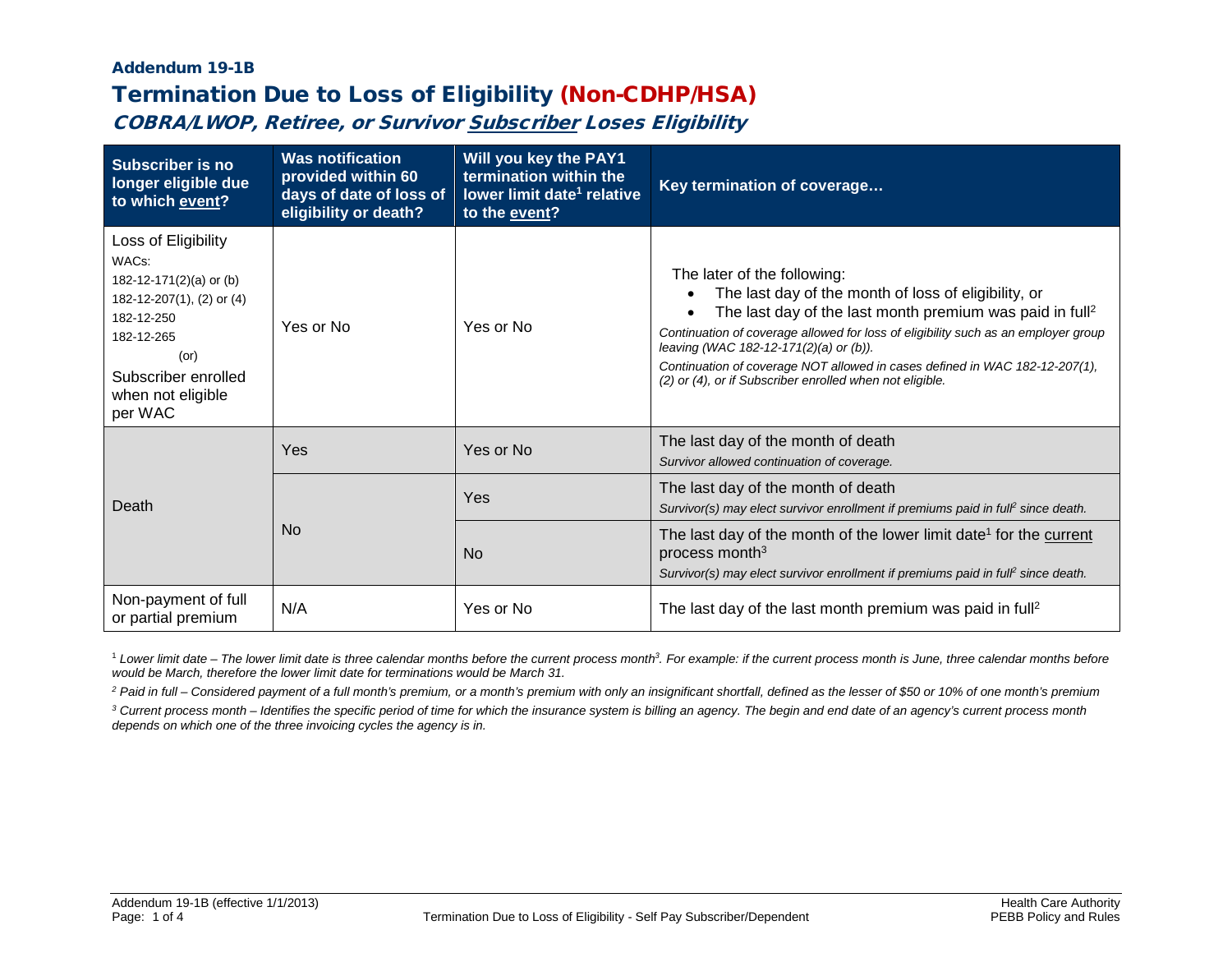# Addendum 19-1B Termination Due to Loss of Eligibility (CDHP/HSA)

COBRA/LWOP, Retiree, or Survivor Subscriber Loses Eligibility

| <b>Subscriber is no longer</b><br>eligible due to which<br>event?                                                                                                                     | <b>Was notification provided</b><br>within 60 days of date of<br>loss of eligibility or death? | Key termination of coverage                                                                                                                                                                                                                                                                                                                                                                                                                        |
|---------------------------------------------------------------------------------------------------------------------------------------------------------------------------------------|------------------------------------------------------------------------------------------------|----------------------------------------------------------------------------------------------------------------------------------------------------------------------------------------------------------------------------------------------------------------------------------------------------------------------------------------------------------------------------------------------------------------------------------------------------|
| Loss of Eligibility<br>WACs:<br>182-12-171(2)(a) or (b)<br>182-12-207(1), (2) or (4)<br>182-12-250<br>182-12-265<br>$($ or $)$<br>Subscriber enrolled<br>when not eligible<br>per WAC | Yes or No                                                                                      | The later of the following:<br>• The last day of the month of loss of eligibility, or<br>• The last day of the last month premium was paid in full <sup>2</sup><br>Continuation of coverage allowed for loss of eligibility such as an employer group leaving (WAC 182-12-<br>$171(2)(a)$ or $(b)$ ).<br>Continuation of coverage NOT allowed in cases defined in WAC 182-12-207(1), (2) or (4), or when<br>Subscriber enrolled when not eligible. |
| Death                                                                                                                                                                                 | Yes                                                                                            | The later of the following:<br>• The last day of the month of death, or<br>• The last day of the last month premium was paid in full <sup>2</sup><br>Survivor allowed continuation of coverage.                                                                                                                                                                                                                                                    |
|                                                                                                                                                                                       | <b>No</b>                                                                                      | The last day of the month premium was paid in full <sup>2</sup><br>Survivor allowed to elect survivor enrollment if premiums were paid since death.                                                                                                                                                                                                                                                                                                |
| Non-payment of full or<br>partial premium                                                                                                                                             | N/A                                                                                            | The last day of the last month premium was paid in full <sup>2</sup>                                                                                                                                                                                                                                                                                                                                                                               |

<sup>1</sup> Lower limit date – The lower limit date is three calendar months before the current process month?. For example: if the current process month is June, three calendar months before *would be March, therefore the lower limit date for terminations would be March 31.*

*<sup>2</sup> Paid in full – Considered payment of a full month's premium, or a month's premium with only an insignificant shortfall, defined as the lesser of \$50 or 10% of one month's premium*

*<sup>3</sup> Current process month – Identifies the specific period of time for which the insurance system is billing an agency. The begin and end date of an agency's current process month depends on which one of the three invoicing cycles the agency is in.*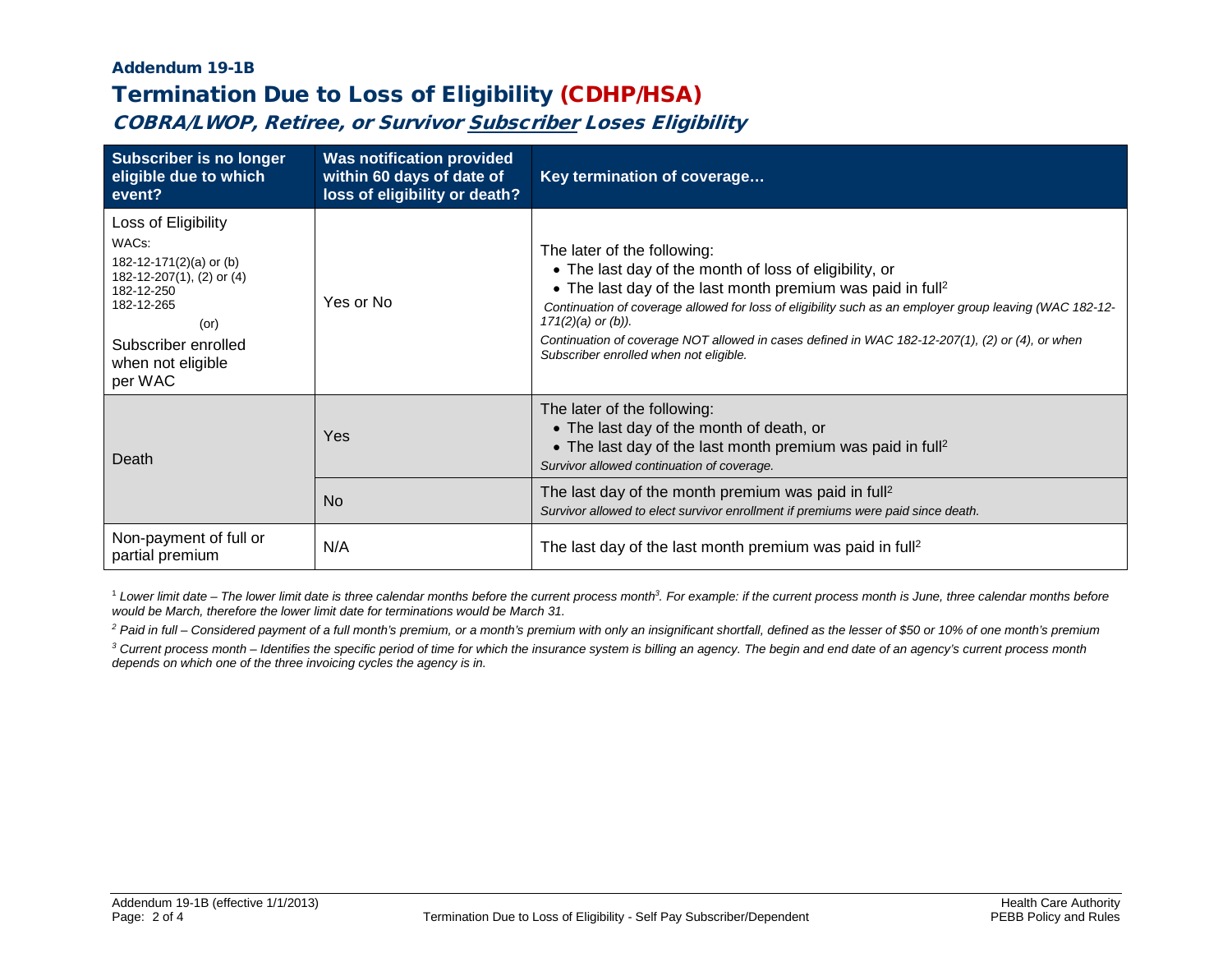### Addendum 19-1B Termination Due to Loss of Eligibility (Non-CDHP/HSA)

## Dependent of COBRA/LWOP, Retiree, or Survivor Subscriber Loses Eligibility

*(e.g., loss of eligibility per WAC 182-12-260 or death)*

| Dependent is no<br>longer eligible due<br>to which event?                                                                             | <b>Was notification</b><br>provided within 60<br>days of date of loss of<br>eligibility or death? | Will you key the PAY1<br>termination within the<br>lower limit date <sup>1</sup> relative<br>to the event? | Key termination of coverage                                                                                                                            |
|---------------------------------------------------------------------------------------------------------------------------------------|---------------------------------------------------------------------------------------------------|------------------------------------------------------------------------------------------------------------|--------------------------------------------------------------------------------------------------------------------------------------------------------|
| Loss of Eligibility per<br>WAC 182-12-260                                                                                             | Yes                                                                                               | Yes or No                                                                                                  | The last day of the month of loss of eligibility<br>(Continuation of coverage allowed.)                                                                |
| • Stepchild Note <sup>4</sup><br>• Dual Enrollment Note <sup>5</sup><br>(or)                                                          |                                                                                                   | Yes                                                                                                        | The last day of the month of loss of eligibility<br>(Continuation of coverage NOT allowed)                                                             |
| Dependent enrolled<br>No.<br>when not eligible <sup>6</sup> per<br>WAC 182-12-260, or<br>if subscriber enrolled<br>when not eligible. |                                                                                                   | <b>No</b>                                                                                                  | The last day of the month of the lower limit date <sup>1</sup> for the current<br>process month <sup>3</sup><br>(Continuation of coverage NOT allowed) |
| Death                                                                                                                                 | Yes                                                                                               | Yes or No                                                                                                  | The last day of the month of death                                                                                                                     |
|                                                                                                                                       | <b>No</b>                                                                                         | <b>Yes</b>                                                                                                 | The last day of the month of death                                                                                                                     |
|                                                                                                                                       |                                                                                                   | <b>No</b>                                                                                                  | The last day of the month of the lower limit date <sup>1</sup> for the current<br>process month <sup>3</sup>                                           |

<sup>1</sup> Lower limit date – The lower limit date is three calendar months before the current process month?. For example: if the current process month is June, three calendar months before *would be March, therefore the lower limit date for terminations would be March 31.*

*<sup>2</sup> Paid in full – Considered payment of a full month's premium, or a month's premium with only an insignificant shortfall, defined as the lesser of \$50 or 10% of one month's premium.*

*<sup>3</sup> Current process month – Identifies the specific period of time for which the insurance system is billing an agency. The begin and end date of an agency's current process month depends on which one of the three invoicing cycles the agency is in.*

*<sup>4</sup> Stepchild loss of eligibility – The stepchild relationship to a subscriber ends on the same date the subscriber's legal relationship with the spouse or domestic partner ends through divorce, annulment, dissolution, or termination.*

*<sup>5</sup> Dual enrollment is prohibited – PEBB health plan coverage is limited to a single enrollment per individual. A dependent of a PEBB subscriber who becomes eligible as an employee*  for the employer contribution toward PEBB coverage must return forms to enroll in or waive PEBB medical within 31-days after they become newly eligible. If he or she does not waive *medical, termination of coverage as a dependent must coincide with the date coverage begins as an employee.*

*<sup>6</sup> Dependent enrolled when not eligible – If a dependent was enrolled when not eligible for PEBB coverage, assume "No" to question "Was notification provided within 60 days of date of loss of eligibility or death?" and key termination of dependent coverage as directed.*